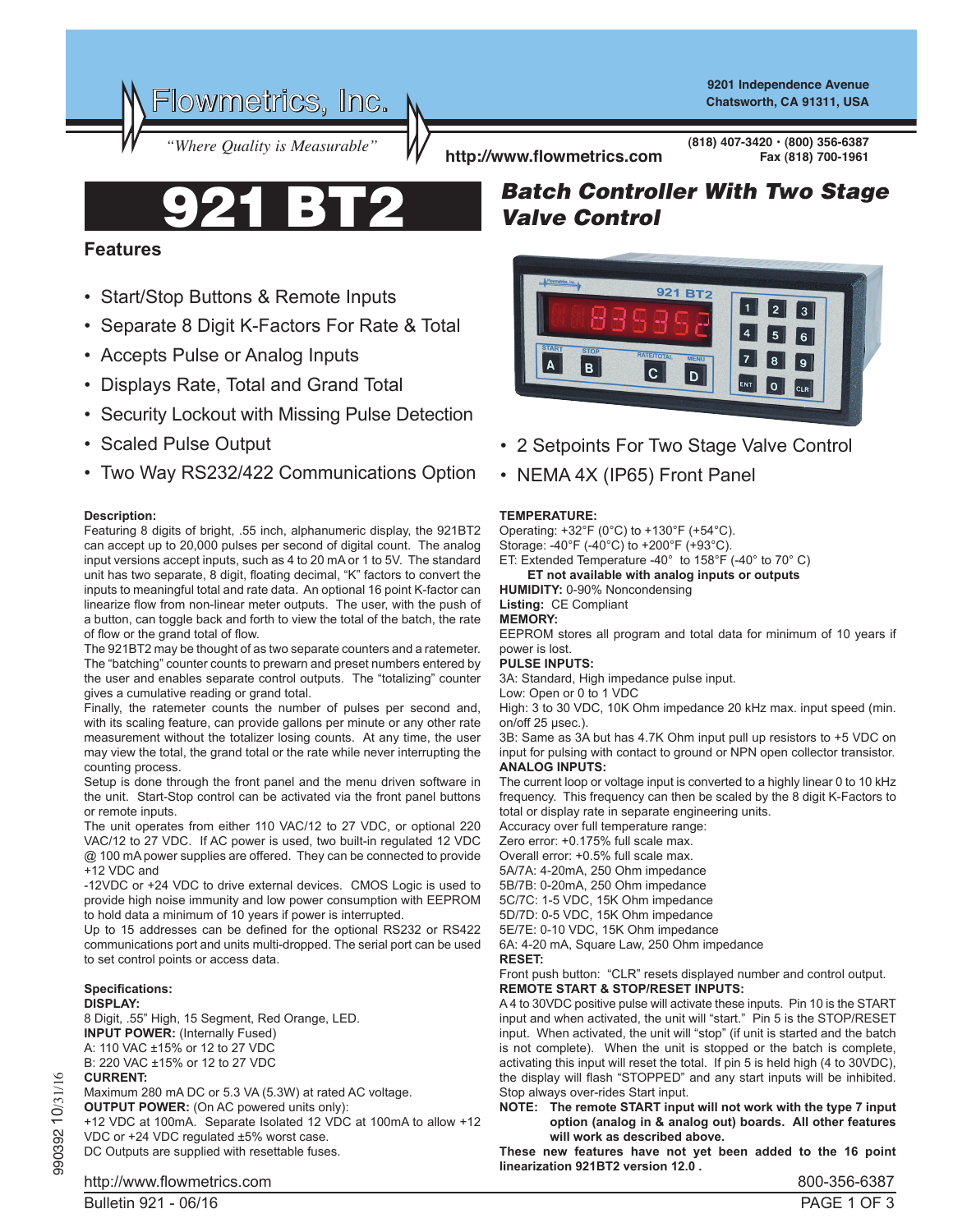#### **FACTORED OUTPUT:**

The 921BT2 gives one pulse out for each increment in total. The open collector sinks 30 VDC maximum to 1 volt maximum at 100mA maximum. Output speed is user selectable (see table below). An internal buffer holds up to 10,000 pulses for output at the selected frequency before "DATALOST" flashes, indicating pulses are lost. If factored rate exceeds 7 digits "RFF…" flashes. These alarms indicated that speed has been exceeded.

| Speed(Hz)                   | 10.      | 200 | 2000 20000 |       |  |
|-----------------------------|----------|-----|------------|-------|--|
| Min. on/off ( <i>mSec</i> ) | 47.5 2.0 |     | 0.2        | 0.013 |  |

#### **CONTROL OUTPUTS:**

(Each of two outputs)

1. NPN Transistor Version: (Optional)

The open collector sinks max. 250mA from 30 VDC when active. (When relay is used, 10 VDC is provided at transistor outputs through relay coil. If greater than 2mA is used, relay will remain energized. Applying greater than 10 VDC may destroy unit. Transistor will sink 100mA in "ON" state).

2. SPDT Relay Version:

10A 120/240 VAC or 28 VDC (Standard).

#### **ANALOG OUTPUT:**

Digital input or analog input (except Square Law) versions can be ordered with an analog output of the rate or total reading. User keys in the low and high settings at set-up.

#### **Current Outputs:**

A sinking driver generates a corresponding linear current through the external devices, updating with each update of the rate. Accuracy is ±.5% FS worst case. Compliance voltage must be 3 to 24 VDC, non inductive. (The 921BT2 can provide the DC source as long as the drop across all devices being driven does not exceed 21 V).

#### Voltage Outputs:

When the voltage out option is ordered, a controlled voltage output is located at terminal 3 and referenced to pin 12 (ground). Accuracy is .1%  $@$  20°C (max. drift .01%/C°).

### **SECURITY:**

The 921BT2 has a missing pulse detector. The user selects the amount of time (1 to 99 sec.) that the unit will "wait" for input pulses. If the unit doesn't receive pulses within the selected time, the unit displays "SECURITY" and both relays drop out. (00 Disables the security feature; Entering the lockout code returns the unit to the run mode)

#### **PRESETS:**

The user may enter two numbers to set up the batch totalizer, Preset and Prewarn. The Prewarn is a number set a certain amount before the preset number. For instance, you may want one hundred gallons in a particular batch. You may also want a valve to close and slow down flow 25 gallons before the end. Your preset is 100, your prewarn is 25. When the start is activated, the relays energize simultaneously to start flow. When the totalizer reaches 75, the prewarn relay drops out. When the totalizer reaches 100 the preset relay drops out. The preset values can be viewed or changed via the menu (when stopped).

#### **K-FACTOR:**

In the standard unit a fixed K-Factor is used to convert the input pulses or frequency generated internally by the analog input to engineering units. The 8 digit K-Factor dividers, with decimal keyed into any position, allow easy direct entry of any K-Factor greater than 0.0001 to 99999999. Separate K-Factors may be entered for the total and rate section. Thus, you may batch and total in gallons and display rate in liters per hour.

#### **16 POINT LINEARIZATION**:

This variable K-factor option makes flow systems more accurate and often extends their usable range by allowing users to dial in different K-factors for different flow rates. It works with either pulse input or standard analog current loop or voltage input. It is recommended for flow meters whose K-factors change with different rates of flow. From 3 to 16 points of frequency from 0 to 10,000 Hz. and K-factors greater than .0001 to 999,999 are dialed in at set up. The 16 point linearization option uses 8 digit

# http://www.flowmetrics.com and the settlement of the settlement of the settlement of the settlement of the set

floating math to interpolate between settings. Rate per second, per minute or per hour programmability eliminates the need to calculate separate K-factors for total and rate.

#### **TOTALIZER:**

Each of the total and grand total counters have 8 digits. In the set-up mode choose "R0" (reset to zero) for adding operation or "SP" (set to preset) for subtracting operation. While viewing the total the display can be made to flash the grand total by pressing "ENT". Activating "CLR" while the grand total is flashing, resets the grand totalizer.

#### **RATEMETER:**

Accurate to 51/2 digits  $(+1)$  display digit). The rate meter can be programmed to accept almost any number of pulses per unit of measurement, sample from 2 to 24 seconds maximum, and autorange up to 6 digits of significant information. The rate meter with a "K" factor of 1 displays the rate of pulses per second. Simply dial in the proper "K" factor to display in minutes, hours or other units of measurement. (See 16 Point Opt. Above) Press the "C" button while the unit is displaying the batch to display the rate; "R" is displayed on the left side of the display.

**WEIGHT:**

This feature is used to provide a weighted averaging of the rate data being received. Higher settings provide more averaging for a more stable display, derived from the equation:

#### (Old Data x "Weight") + New Data ("Weight" +1)

## **LOCKOUT:**

Unauthorized front panel changes can be prevented by entering a user selected four digit code.

### **OUTCARD:**

RS232 or RS422 serial two way communication options are available. Up to 15 units can be linked together and addressed separately to transmit unit status or accept new set points in the standard ASCII format. Baud rates of 300, 600,1200,2400 4800 or 9600 as well as choice of odd, even, space or mark parity can be selected by keypad control.

#### **Termination:**

| $\sqrt{2}$ 1 · NOT USED                                                                                     |
|-------------------------------------------------------------------------------------------------------------|
| $\overline{\textcolor{blue}{\mathbb{R}}\textcolor{blue}{\oslash}}$ 2 $\cdot$ SCALED OUTPUT (OPEN COLLECTOR) |
| $\overline{\textcircled{\circ}}$ 3 $\cdot$ ANALOG OUTPUT (SINK)                                             |
|                                                                                                             |
| $\overline{10}$ 4 · INPUT (PULSE/ANALOG)<br>$\overline{10}$ 5 · STOP / RESET INPUT                          |
| <b>10</b> 6 · NOT USED                                                                                      |
| $\sqrt{2}$ 7 · NOT USED                                                                                     |
| $\overline{10}$ 8 $\cdot$ NOT USED                                                                          |
| $\overline{\odot}$ 9 $\cdot$ NOT USED                                                                       |
| $\Box$ 10 · START INPUT                                                                                     |
| $\sqrt{\ket{\odot}}$ 11 · GROUND (-DC)                                                                      |
| $\sqrt{\ket{\odot}}$ 12 · GROUND (-DC)                                                                      |
| $\boxed{2}$ 13 $\cdot$ 12 VOLTS OUT                                                                         |
| $\sqrt{\ket{0}}$ 14 $\cdot$ + DC POWER IN (12 to 27 VDC)                                                    |
| $\sqrt{\ket{0}}$ 15 $\cdot$ ISOLATED -12 VOLTS OUT                                                          |
| $\textcolor{orange}{\blacksquare}\oslash\mid$ 16 • ISOLATED +12 VOLTS OUT                                   |
| $\  \oslash  $ 17 • AC INPUT                                                                                |
| $\textcolor{orange}{\textbf{\textcolor{blue}{\textbf{1}}\otimes}}$ 18 $\boldsymbol{\cdot}$ AC INPUT .       |
| $\Box$ 19 · PREWARN TRANSISTOR                                                                              |
| $\Box$ 20 · PRESET TRANSISTOR                                                                               |
|                                                                                                             |
| $\textcolor{blue}{\mathbb{Q}}\vert$ 1 $\cdot$ N.O. $\textcolor{blue}{\mathbb{Z}}$                           |
| $\mathbb{Q}$ 2 · N.C.<br>— PRESET                                                                           |
| $\ \emptyset\ $ 3 $\cdot$ COMMON                                                                            |
| $\textcolor{blue}{\blacksquare}\oslash \mid$ 4 $\cdot$ N.O. $\bar{\cdot}$                                   |
| $\mathbb{Q}$ 5 · N.C.<br><b>- PREWARN</b>                                                                   |
| ∎⊘∣ 6 • COMMON                                                                                              |
| ONN DER ROOT                                                                                                |